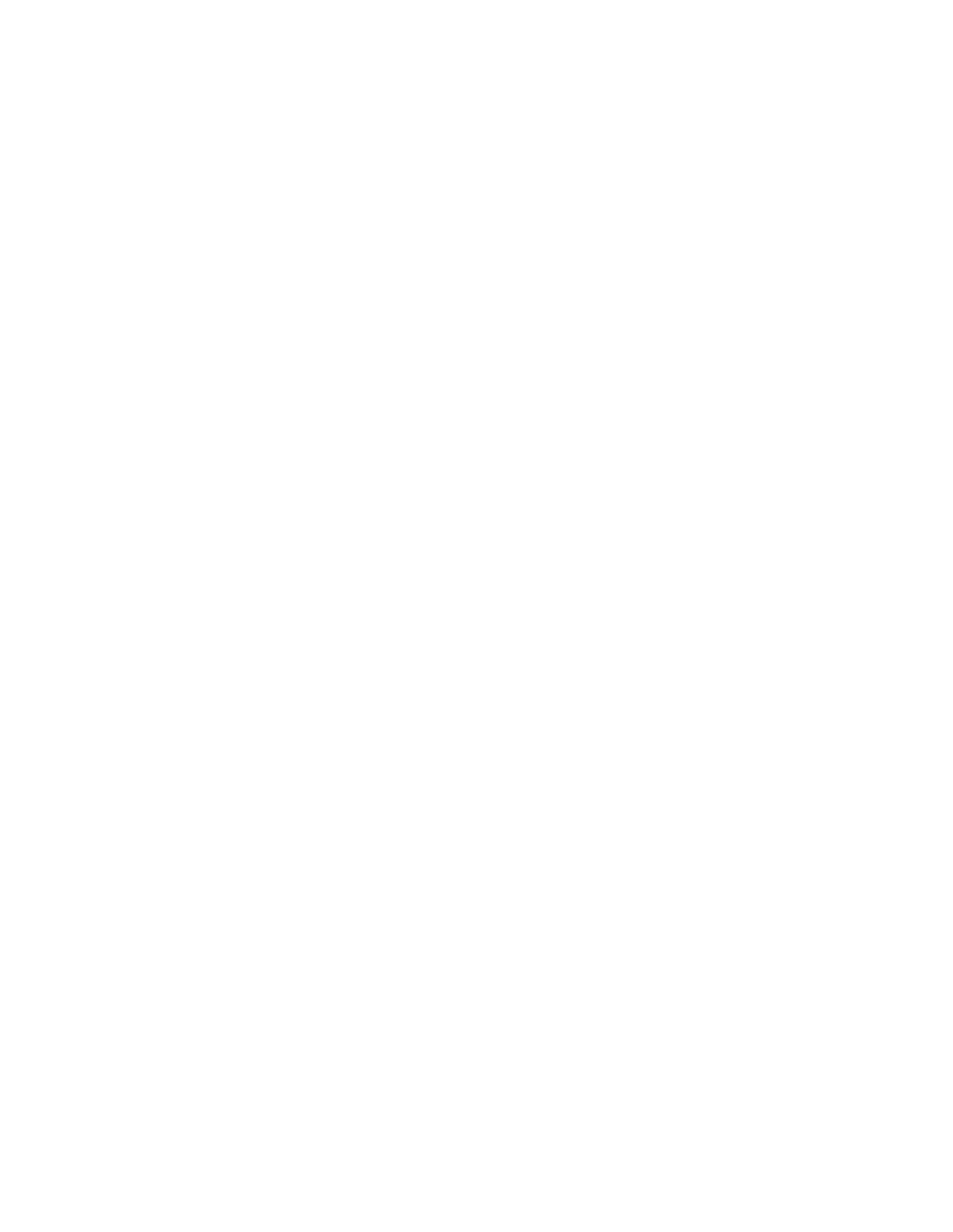## **Third Almaty-Bishkek Economic Corridor Subcommittee Meeting 21– 22 February 2019, Hotel Orion, Bishkek, Kyrgyz Republic**

## **AGENDA**

| Day 1       | Experts Meetings, Thursday, 21 February 2019                                                                                |
|-------------|-----------------------------------------------------------------------------------------------------------------------------|
| 09:30-10:00 | <b>Registration</b>                                                                                                         |
| 10:00-13:00 | Expert Meetings of Subcommittee and Sector Working Group                                                                    |
|             | members:                                                                                                                    |
|             | Discussion of ongoing projects in ABEC sectors: development of<br>tourism, healthcare, transport and border crossing issues |
|             |                                                                                                                             |
| 10:00-10:30 | <b>Session I: Expert Meeting on Agriculture Sector</b>                                                                      |
|             | 1. Introduction from KGZ, KAZ, and ADB experts                                                                              |
|             | 2. Review of the protocol of the Second Subcommittee meeting                                                                |
|             | 3. Review of draft protocol for Third Subcommittee Meeting                                                                  |
|             | 4. Discussion and revision of draft protocol                                                                                |
|             | Session II: Expert Meeting on Health/Regional Reference<br><b>Laboratories</b>                                              |
|             | Introduction and status update from KGZ, KAZ, and ADB experts<br>1.                                                         |
| 10:30-11:00 | 2. Summary of ABEC reports on medical and pharma testing                                                                    |
|             | 3.<br>Review of the protocol of the Second Subcommittee meeting                                                             |
|             | 4. Review of draft protocol for Third Subcommittee Meeting                                                                  |
|             | 5. Discussion and revision of draft protocol                                                                                |
|             | <b>Session III: Expert Meeting on Tourism Sector</b>                                                                        |
| 11:00-12.30 | Introduction from KGZ, KAZ, and ADB tourism experts<br>1.                                                                   |
|             | 2. Review of the protocol of the Second Subcommittee meeting                                                                |
|             | 3. Review of sector working group protocols and protocol of the joint<br>sector working group meeting on 12 December 2018   |
|             | 4. Review of draft protocol for Third Subcommittee Meeting                                                                  |
| 12:30-14:00 | Lunch                                                                                                                       |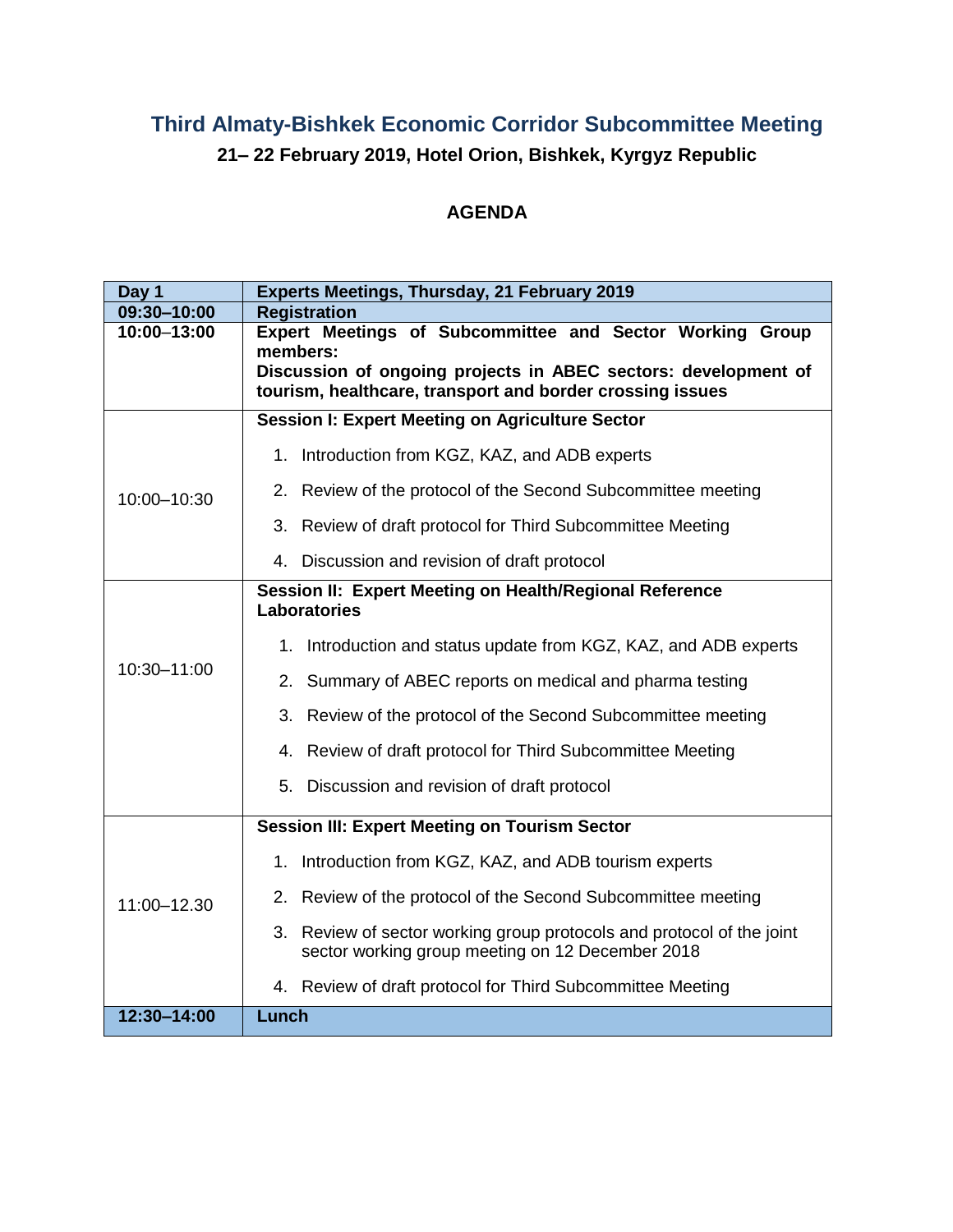| 14:00-16:00 | <b>Session IV: Expert Meeting on Connectivity</b>                                                                                                                        |
|-------------|--------------------------------------------------------------------------------------------------------------------------------------------------------------------------|
|             | Introduction and status update from KGZ, KAZ, and ADB experts<br>1.<br>(Ministries of Transport/Investment/Economy/Tourism, Border<br>Service)                           |
|             | 2. Review of the protocol of the Second Subcommittee meeting<br>regarding border crossing point modernization, Almaty-Issyk-Kul<br>alternative road, direct bus services |
|             | 3. Review of draft protocol for Third Subcommittee Meeting                                                                                                               |
|             | 4. Discussion and revision of draft protocol                                                                                                                             |
| 16:00-16:30 | <b>Coffee break</b>                                                                                                                                                      |
| 16:30-17:30 | Summary of discussions of the expert meetings                                                                                                                            |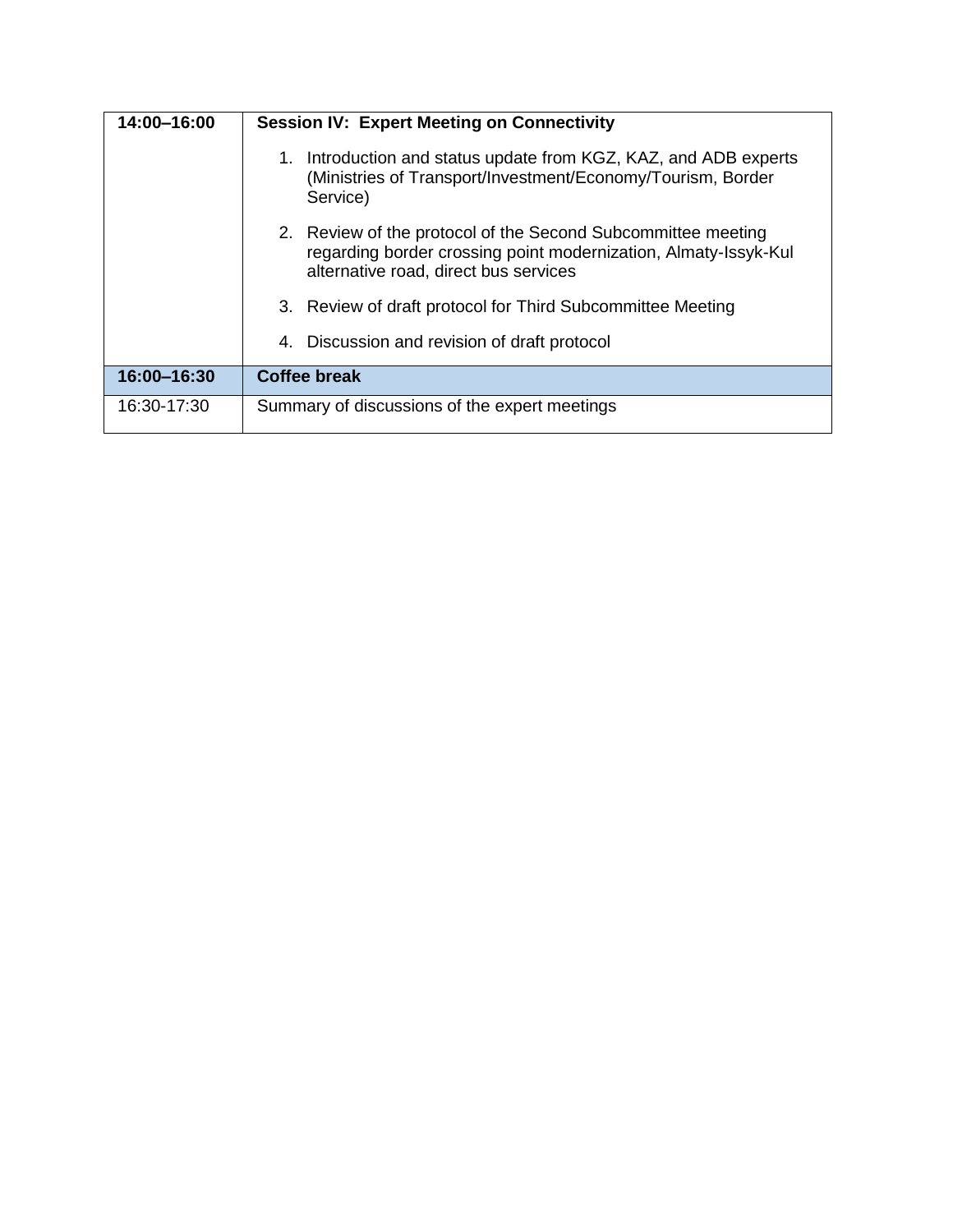| Day 2       | Third Subcommitee Meeting, Friday, 22 February 2019                                                                                                                   |
|-------------|-----------------------------------------------------------------------------------------------------------------------------------------------------------------------|
| 11:30-12:00 | <b>Registration</b>                                                                                                                                                   |
| 12:00-12:40 | Session I: Introduction to the agenda and review of implementation of the<br>second protocol                                                                          |
|             | Moderator: Co-Chairman, Mr. Avtandil Alybaev, Deputy Minister of Economy, the<br>Kyrgyz Republic                                                                      |
| 12:00-12:10 | Welcome speech                                                                                                                                                        |
|             | Co-Chairman: Mr. Avtandil Alybaev, Deputy Minister of Economy/CAREC National<br>Focal Point, the Kyrgyz Republic                                                      |
| 12:10-12:20 | <b>Welcome speech</b>                                                                                                                                                 |
|             | Co-Chairman: Mr. Ruslan Dalenov, First Vice Minister of National<br>Economy/CAREC National Focal Point, the Republic of Kazakhstan                                    |
| 12:20-12:30 | Introduction to the agenda                                                                                                                                            |
|             | Presenter: Ms. Candice McDeigan, Country Director, KYRM, ADB                                                                                                          |
| 12:30-12:40 | Review of the Implementation of the Second Protocol                                                                                                                   |
|             | Presenter: Mr. Kristian Rosbach, ABEC Team Leader, CWRC, CWRD, ADB                                                                                                    |
| 12:40-12:50 | <b>Photo Session</b>                                                                                                                                                  |
| 12:50-14:00 | <b>Lunch hosted by ADB</b>                                                                                                                                            |
| 14:00-17:00 | Session II: Review of progress in the implementation of ongoing ABEC<br>projects and initatives                                                                       |
|             | Moderator: Mr. Avtandil Alybaev, Deputy Minister of Economy, the Kyrgyz Republic                                                                                      |
|             |                                                                                                                                                                       |
| 14:00-14:30 | Development of Regional Potential in Agriculture: Modern Agriculture<br>Wholesale Markets Master Plan, Project Concept and Transaction Technical<br><b>Assistance</b> |
|             | Presenter: Kristian Rosbach, ADB, ABEC WSM Project co-team leader                                                                                                     |
| 14:30–14:40 | Discussion and review of draft protocol, agriculture section                                                                                                          |
| 14:40-15:30 | Tourism: Development of ABEC Mountain Cluster: Status of Tourism Master<br><b>Plan Preparation</b>                                                                    |
|             | Presenters (time limit - 10 minutes per each):                                                                                                                        |
|             | 1. Mr. Maksat Damir uulu, Deputy Minister/Director of Tourism Department,<br>Ministry of Culture, Information and Tourism, the Kyrgyz Republic                        |
|             | 2. Mr. Carlos Faria, ADB International consultant                                                                                                                     |
|             | 3. Mr. Nurlan Iskakov, Director of the Department of Tourist Destiantions, "Kazak<br>Tourism" National Company, Republic of Kazakhstan                                |